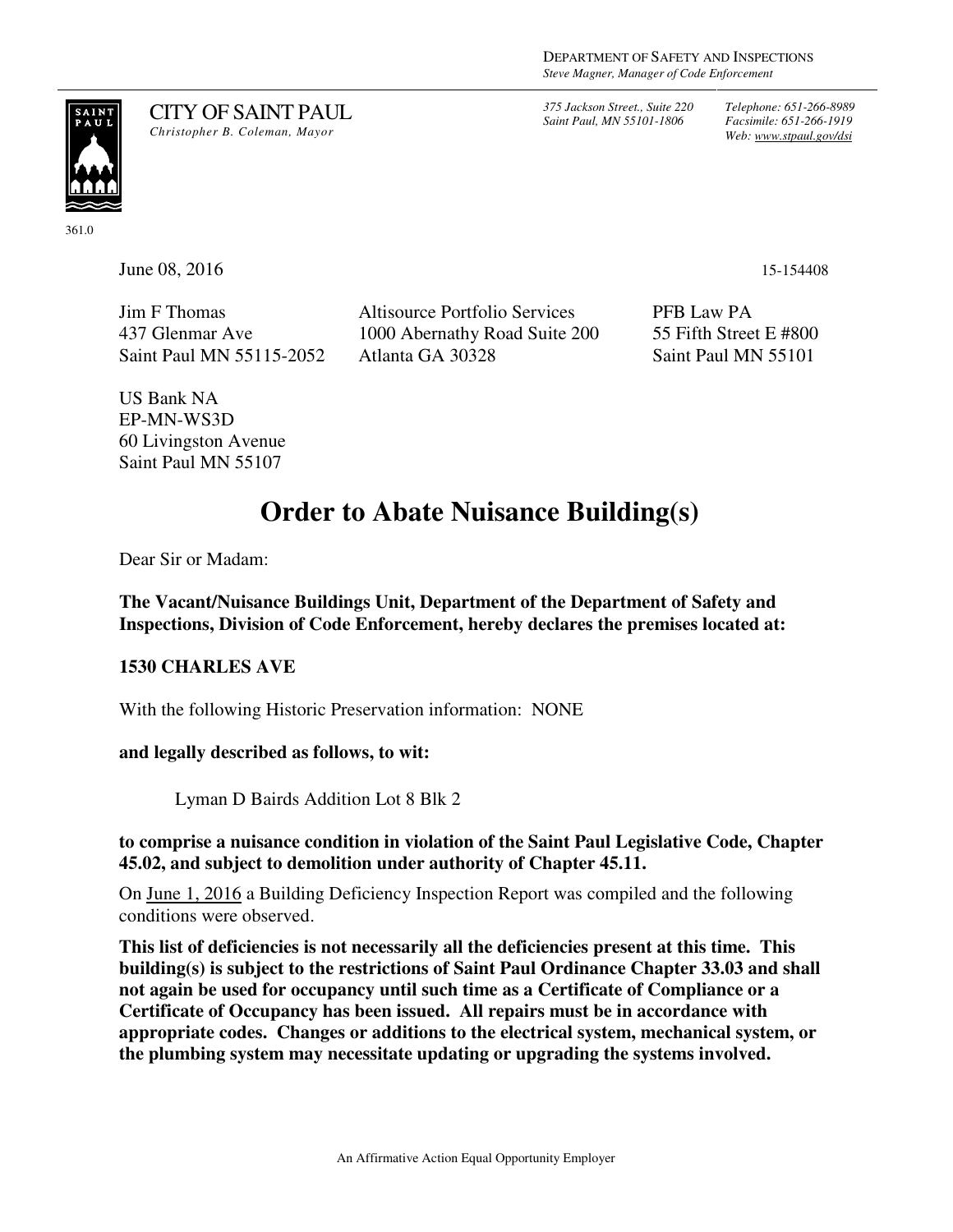June 08, 2016 1530 CHARLES AVE Page 2

This is a one-and-one-half story, wood frame, single-family dwelling with a detached two-stall garage.

The following is excerpted from August 26, 2016 Revocation of Fire Certificate of Occupancy and Order to Vacate:

## **DEFICIENCY LIST**

- 1. Exterior Garage SPLC 71.01 Provide address numbers on building.-
- 2. Exterior Garage apron SPLC 34.08 (7) All parking spaces shall be paved with asphalt, concrete, or durable dustless surfacing. Before any existing spaces may be paved, site plan approval must be obtained as specified in the St. Paul Zoning Code. Contact DSI Zoning at 651-266-9090.-current surface appears to be gravel. Alley is blacktop.
- 3. Exterior House SPLC 34.09 (1) a, 34.32 (1) a Provide and maintain foundation elements to adequately support this building at all points. -The foundation fascia is breaking apart at the basement windows.
- 4. Exterior House SPLC 34.09 (1) b, c, 34.33 (1) b, c Provide and maintain all exterior walls free from holes and deterioration. All wood exterior unprotected surfaces must be painted or protected from the elements and maintained in a professional manner free from chipped or peeling paint.-Broken siding, exposed wood, chipped and peeling paint, rotted wood. This includes soffits and fascia.
- 5. Exterior House- front SPLC 34.09 (2) 34.32 (2) Provide an approved handrail. The top of the handrail must be between 34 and 38 inches above the treads and run the entire length of the stair.-
- 6. Exterior House- front SPLC 34.09 (2), 34.32(2) Repair or replace the damaged guardrail in an approved manner. This work may require a permit(s).
- 7. Exterior House- storm door Ext. Door SPLC 34.09 (3), 34.33 (3) Repair and maintain the door in good condition.-
- 8. Exterior multiple locations SPLC 34.09 (3), 34.33 (3) -Provide or repair and maintain the window screen.-
- 9. Exterior SPLC 34.09 (1) e, 34.32 (1) d Provide and maintained the roof weather tight and free from defects.-Rubber membrane bubbling on rear flat roof.
- 10. Exterior SPLC 45.03 (6) Cut and maintain the grass/weeds less than 8 inches tall.- This has been referred to code enforcement.
- 11. Exterior SPLC 34.08 (1), 34.31 (1) All exterior property areas shall be maintained free from any accumulation of refuse, garbage or feces.-This order has been referred to code enforcement.
- 12. Exterior SPLC 34.08 (2) Provide and maintain the property grade to slope away from the building to minimize the accumulation of water near the building. This work may require a permit(s).
- 13. Exterior SPLC 34.08 (3) Provide and maintain suitable ground cover on all exterior areas to control erosion.-
- 14. Garage SPLC 34.08(5), 34.32(3) All accessory structures including, but not limited to, detached garages, sheds and fences shall be maintained structurally sound and in good repair. Provide and maintain exterior unprotected surfaces painted or protected from the elements.-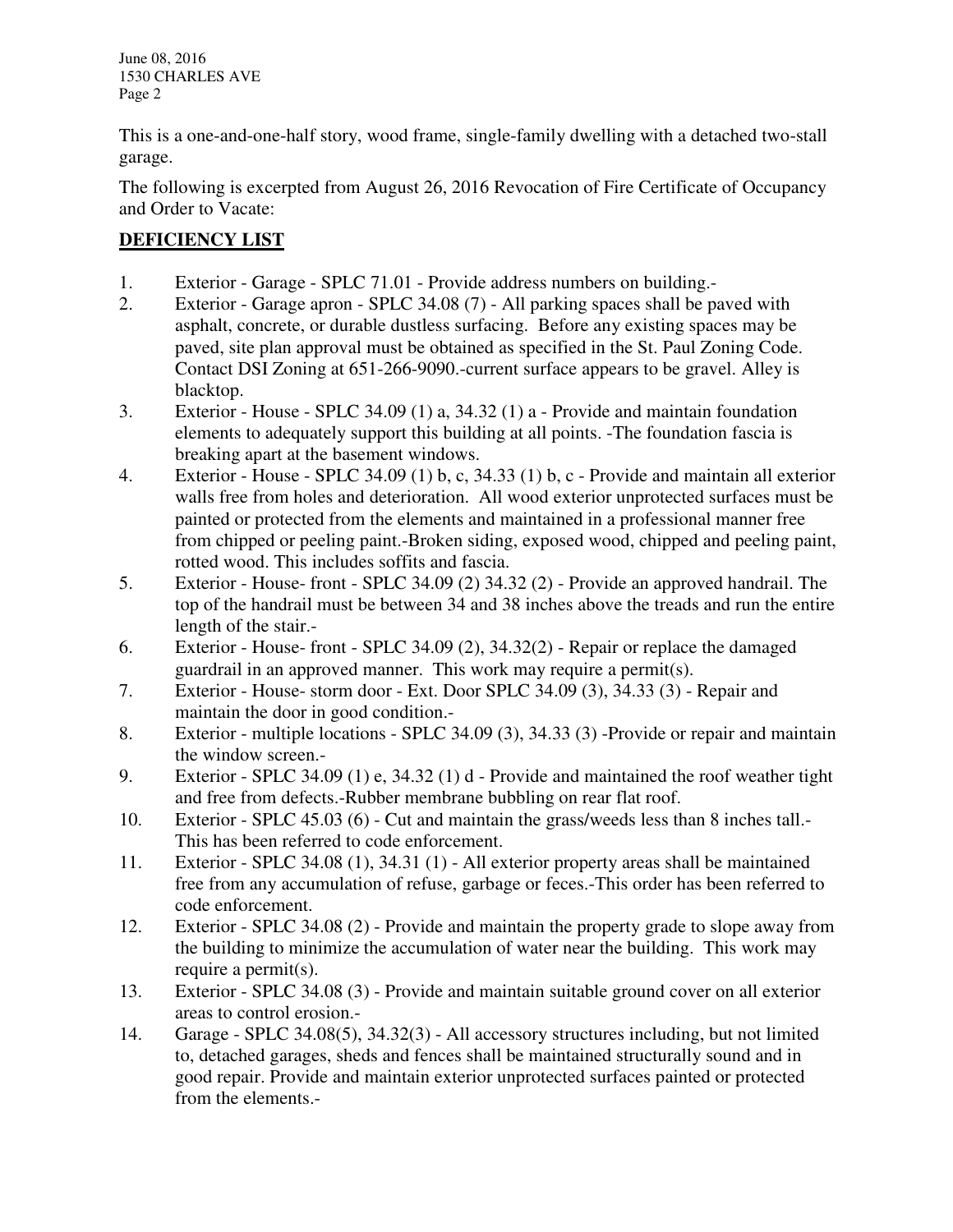- 15. Interior MSFC 605.6 Provide electrical cover plates to all outlets, switches and junction boxes where missing, cracked or broken.
- 16. Interior SPLC 34.12 (2), SPLC 34.36 (1) Repair and maintain all required and supplied equipment in an operative and safe condition to properly and safely perform their intended function in accordance with the provisions of the applicable code. -Doorknob assembly missing to basement.
- 17. Interior SPLC 34.10 (5), 34.33 (4), 34.16 Provide and maintain interior in a clean and sanitary condition.-
- 18. Kitchen SPLC 34.10 (7), 34.33 (6) Repair and maintain the cabinets in an approved manner.-Door broken, holes in other doors
- 19. Multiple locations SPLC 34.10 (7), 34.34 (6) Repair and maintain the walls in an approved manner. -Holes
- 20. Multiple locations SPLC 34.10 (7), 34.34 (6) Repair and maintain the ceiling in an approved manner.-Holes
- 21. Porch light MSFC 605.1 Remove unapproved exposed wiring and install in accordance with the electrical code. This work may require a permit(s).
- 22. Multiple locations SPLC 34.09 (3), 34.32 (3) Repair and maintain the window glass.-
- 23. Multiple locations MN Stat. 299F.362 Immediately provide and maintain a smoke detector located outside each sleeping area.-Missing and broken
- 24. SPLC 34.11 (6), 34.34 (3) Provide service of heating facility by a licensed contractor which must include a carbon monoxide test. Submit a completed copy of the Saint Paul Fire Marshal's Existing Fuel Burning Equipment Safety Test Report to this office.
- 25. SPLC 39.02(c) Complete and sign the smoke detector affidavit and return it to this office.
- 26. MN State Statute 299F.50 Immediately provide and maintain an approved Carbon Monoxide Alarm in a location within ten (10) feet of each sleeping area. Installation shall be in accordance with manufacturer's instructions.

As owner, agent or responsible party, you are hereby notified that if these deficiencies and the resulting nuisance condition is not corrected by **July 8, 2016** the Department of Safety and Inspections, Division of Code Enforcement, will begin a substantial abatement process to demolish and remove the building(s). The costs of this action, including administrative costs and demolition costs will be assessed against the property taxes as a special assessment in accordance with law.

As first remedial action, a Code Compliance Inspection Report must be obtained from the Building Inspection and Design Section, 375 Jackson Street, Suite 220, (651) 266-8989. This inspection will identify specific defects, necessary repairs and legal requirements to correct this nuisance condition. You may also be required to post a five thousand dollar (\$5,000.00) performance bond with the Department of Safety and Inspections before any permits are issued, except for a demolition permit. Call the Department of Safety and Inspections for more information at 651-266-8989.

If this building is located in a historic district or site (noted on page 1, above, just below the property address) then you must contact Heritage Preservation (HPC) staff to discuss your proposal for the repairs required by this order and compliance with preservation guidelines. Copies of the guidelines and design review application and forms are available from the Department of Safety and Inspections web site (see letterhead) and from the HPC staff. No